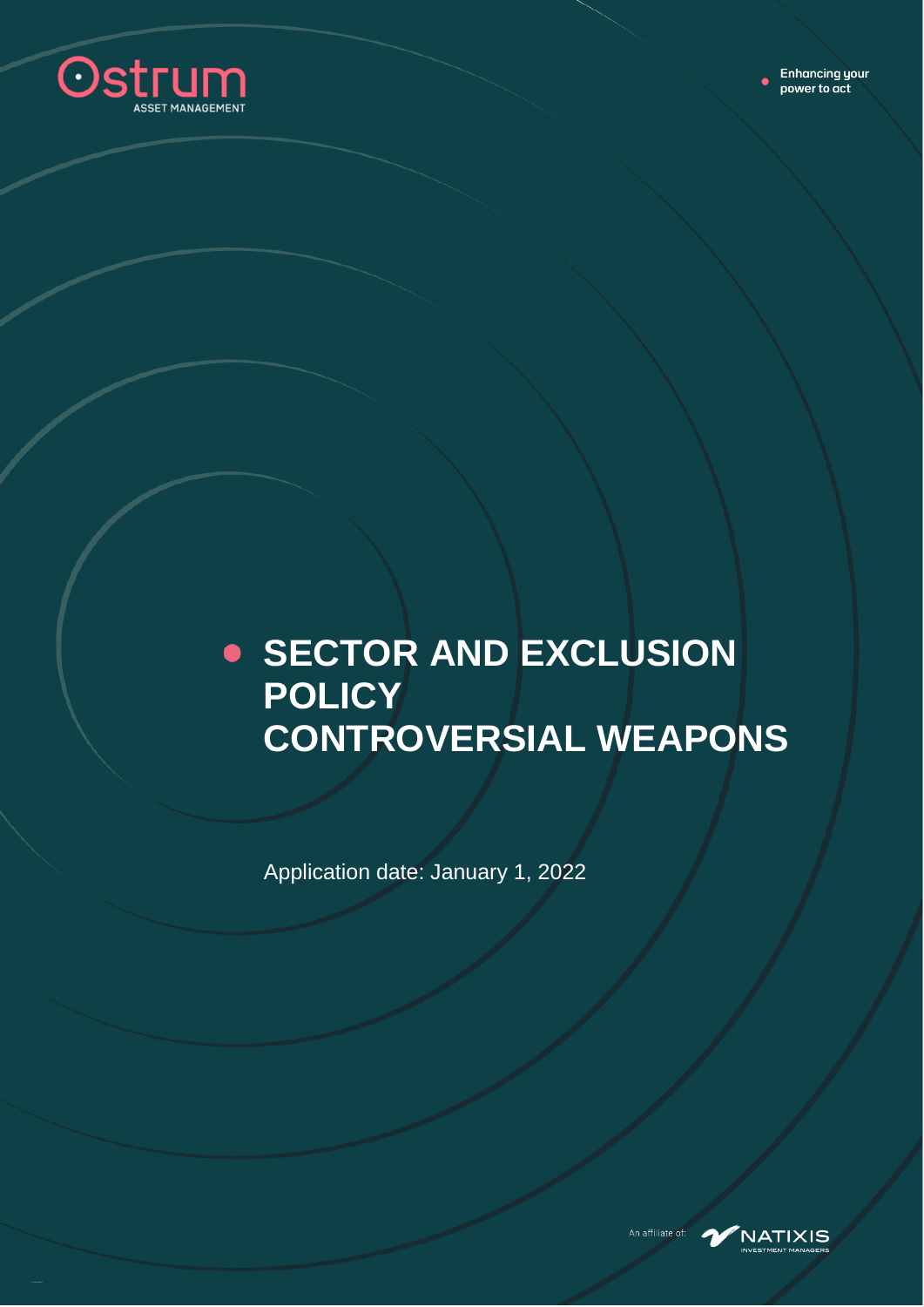#### **CONTENTS**

| 1.   | <b>INTRODUCTION</b>                               | $\mathbf{3}$ |
|------|---------------------------------------------------|--------------|
| 2.   | <b>SCOPE FOR APPLICATION</b>                      | 5            |
| 3.   | <b>DETAILED DESCRIPTION</b>                       | 7            |
| 3.1. | Identifying issuers covered                       | 8            |
| 3.2. | <b>Issuers covered</b>                            | 8            |
| 3.3. | Updating the issuer list                          | 8            |
| 3.4. | Policy communication                              | 9            |
| 4.   | LEGISLATIVE REFERENCES, BACKGROUND AND CHALLENGES | 10           |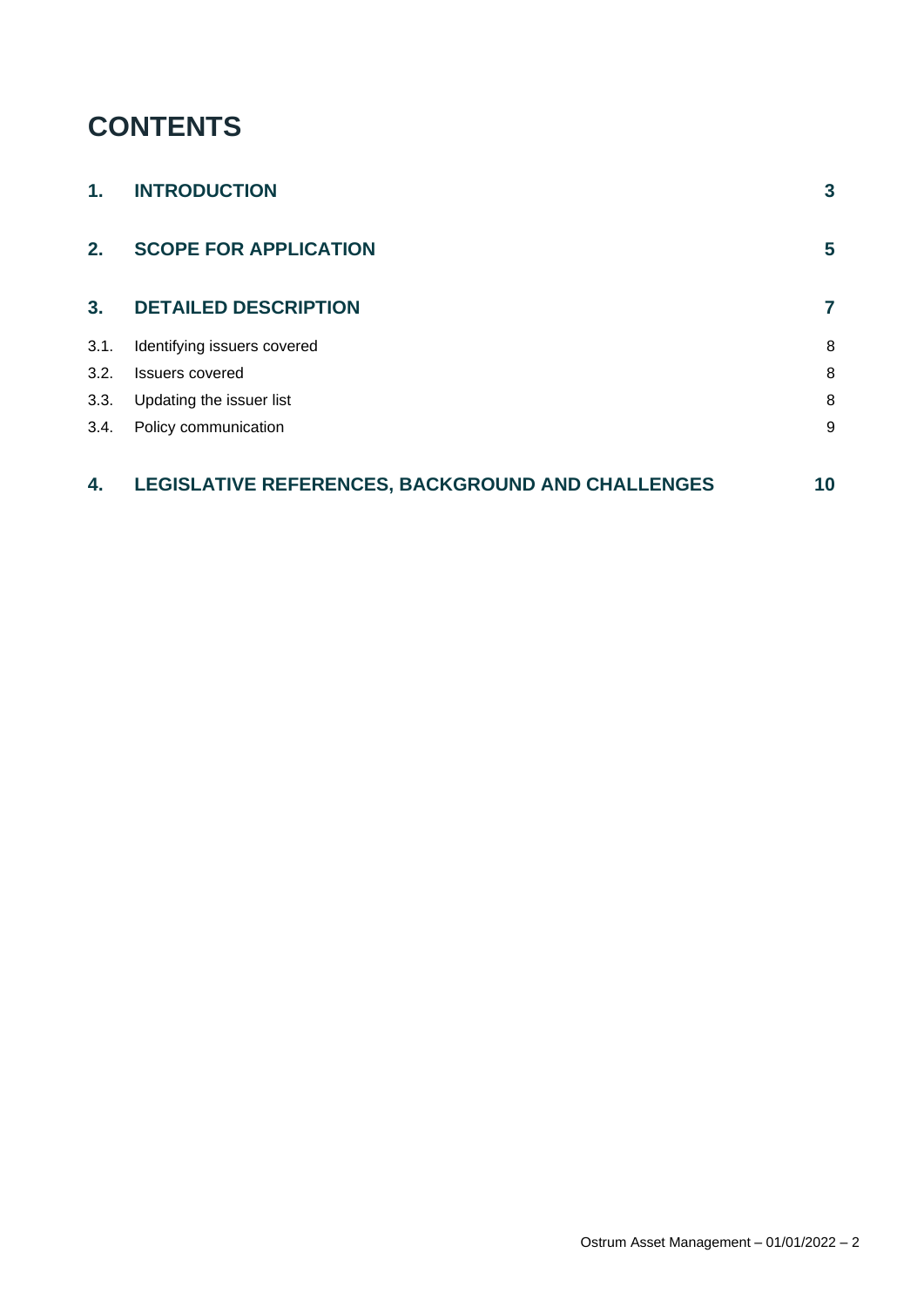# <span id="page-2-0"></span>**.** 1. INTRODUCTION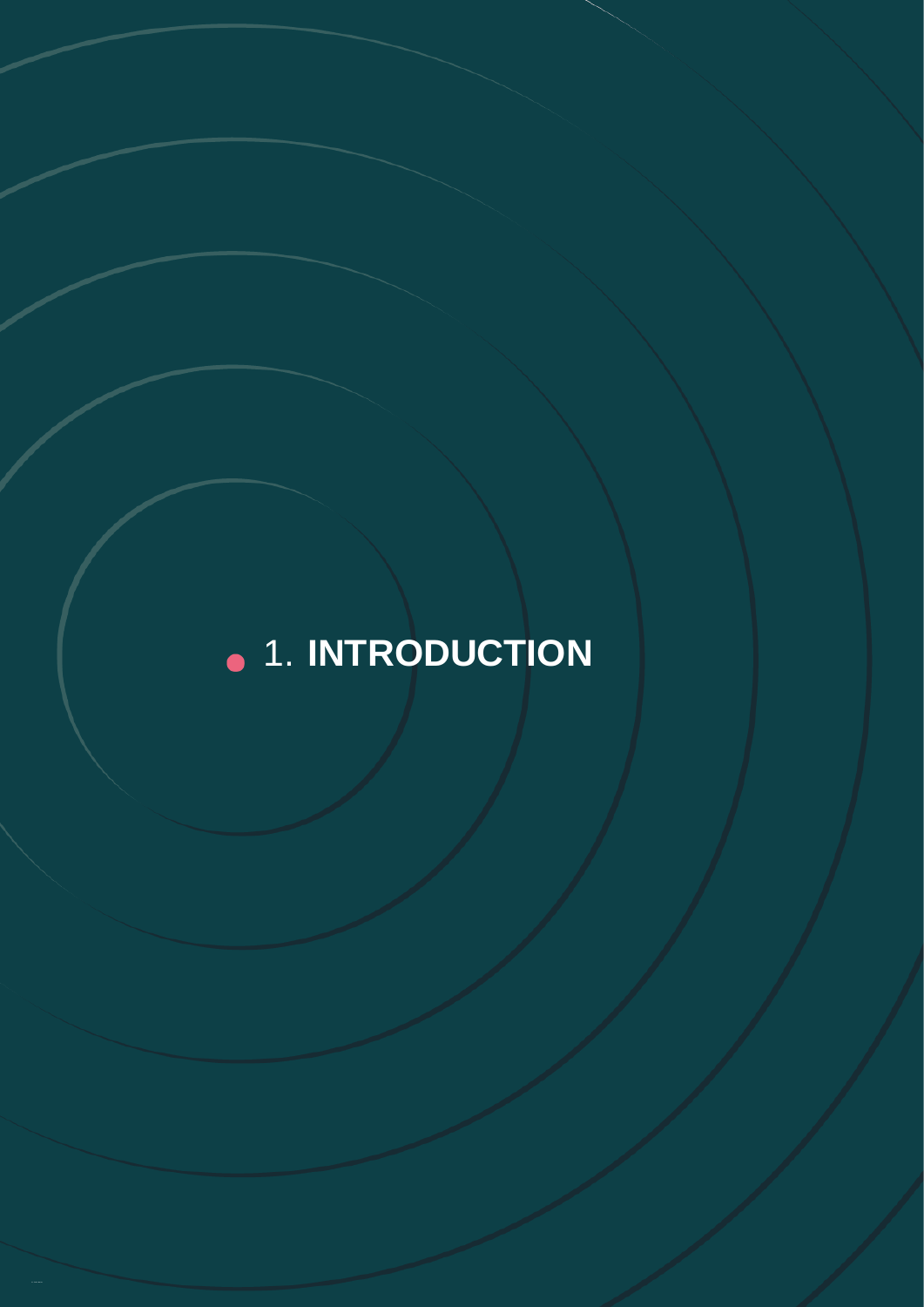#### **Sector and exclusion policies are at the very heart of Ostrum Asset Management's CSR strategy.**

As part of its Corporate Social Responsibility policy, Ostrum Asset Management defines sector and exclusion policies that are in line with our shareholders' philosophy and comply with the goals and pledges outlined specifically by the company to align with our Responsible Asset Management strategy, as well as meeting national and international regulation.

Sector and exclusion policies defined and implemented by Ostrum Asset Management aim to identify issuers excluded from the company's investment scope based on their operations, geographical locations, the way they work, their reputation, breach of international standards, etc.

The list of issuers outlined in our sector and exclusion policies is updated at least once each year.

Find out more about Ostrum Asset Management's CSR initiatives at [www.ostrum.com.](http://www.ostrum.com/)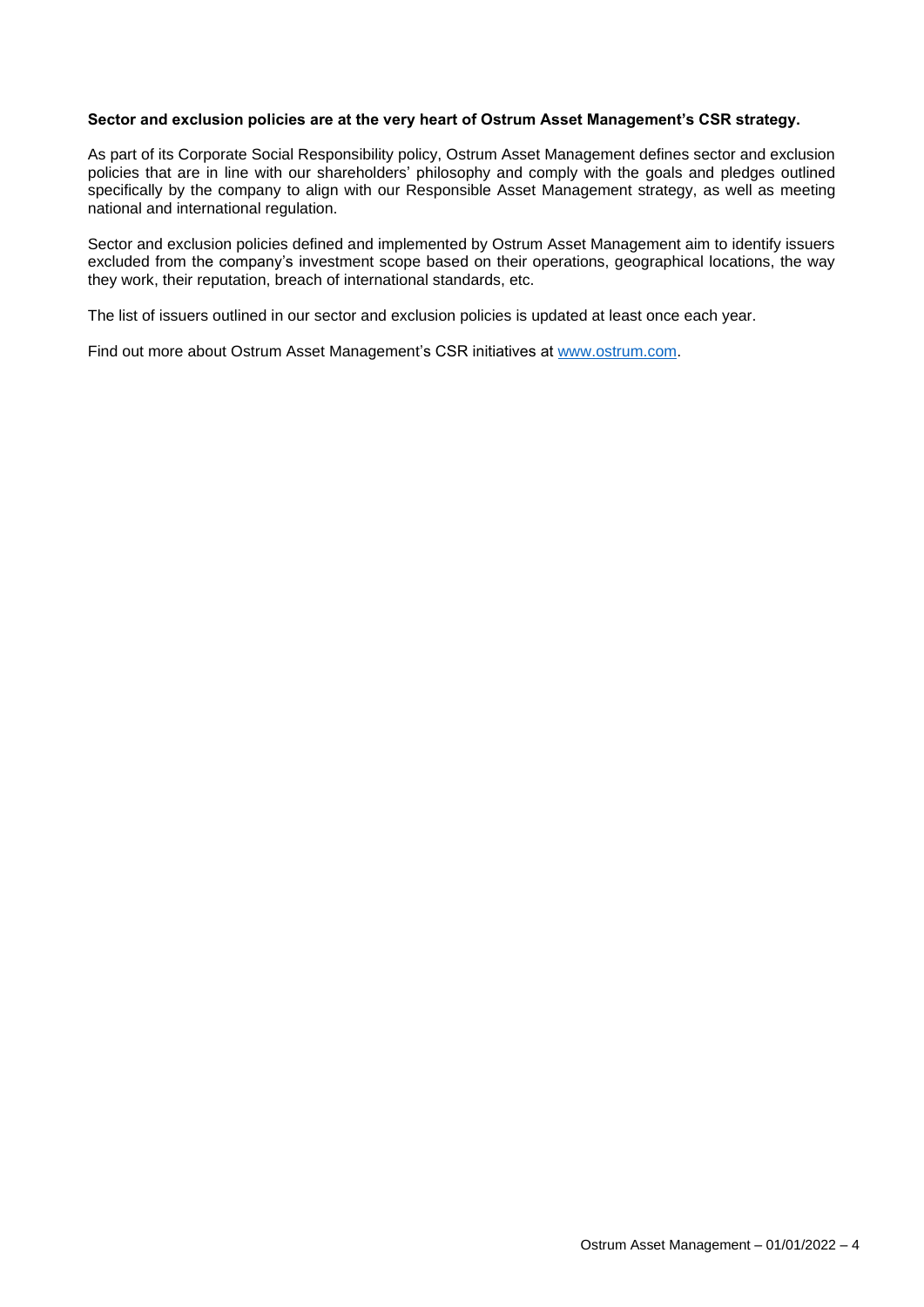## <span id="page-4-0"></span>● 2. SCOPE FOR APPLICATION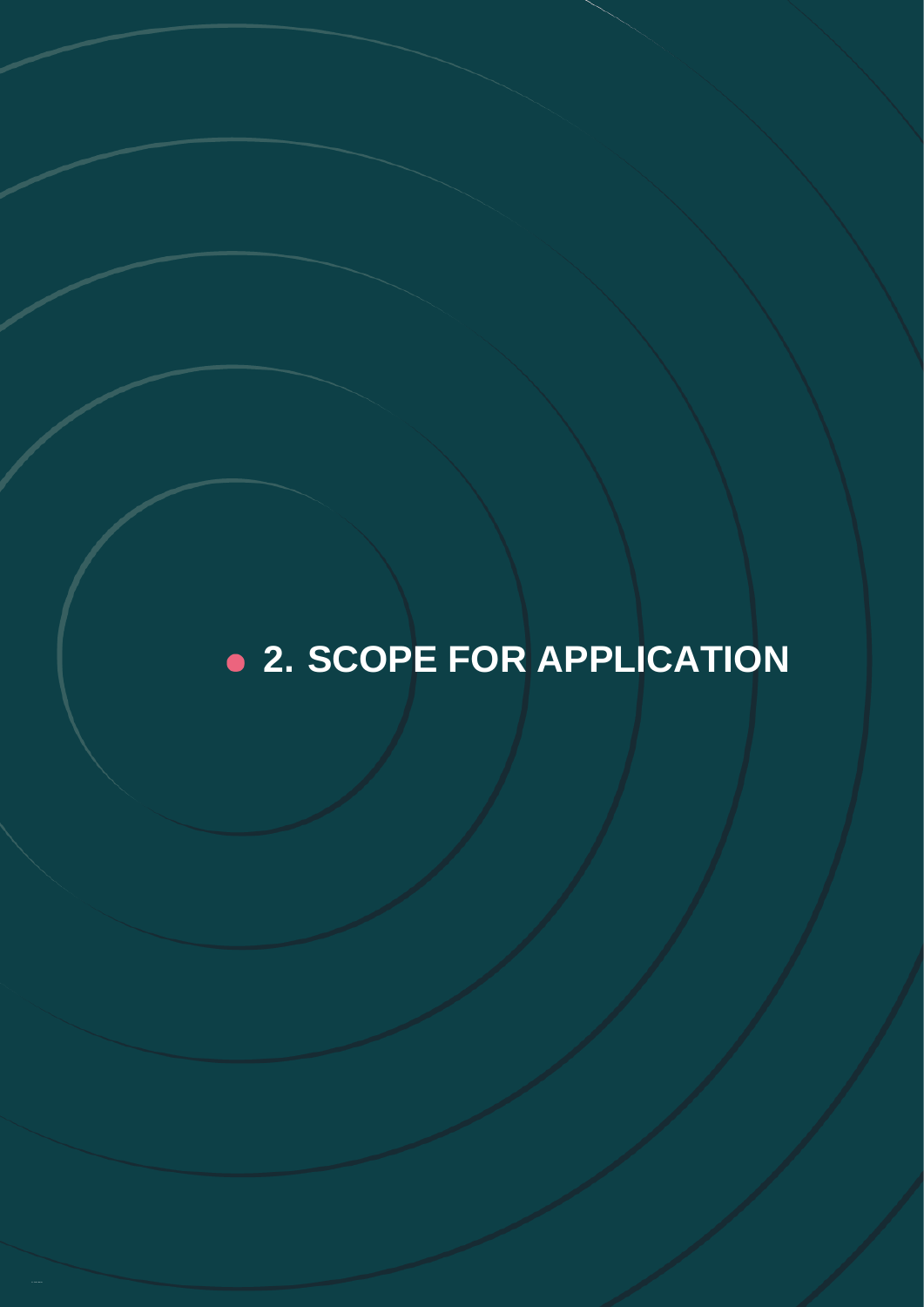Ostrum Asset Management decided to extend the scope of application for its controversial weapons policy to all funds where it is financial manager. However, there are differences between the scope of application for cluster bombs and anti-personnel mines and other types of exclusion:

• The ban on investment in issuers associated with **cluster bombs and anti-personnel mines** applies to all funds where Ostrum Asset Management is the investment manager, whether main or delegated manager. This policy therefore applies to all open-ended funds, dedicated funds and mandates **on new investments as well as existing stocks.**

Investment bans on issuers involved in **chemical weapons, biological weapons, nuclear weapons (outside the Treaty on Non-Proliferation), and depleted uranium weapons, as well as any other exclusion determined by Ostrum Asset Management as part of its controversial weapons policy** (and excluding cluster bombs and anti-personnel mines), apply to all open-ended funds, dedicated funds and mandates where Ostrum Asset Management is the financial management company, but – as regards mandates – **this policy only applies to new investments, not existing ones.**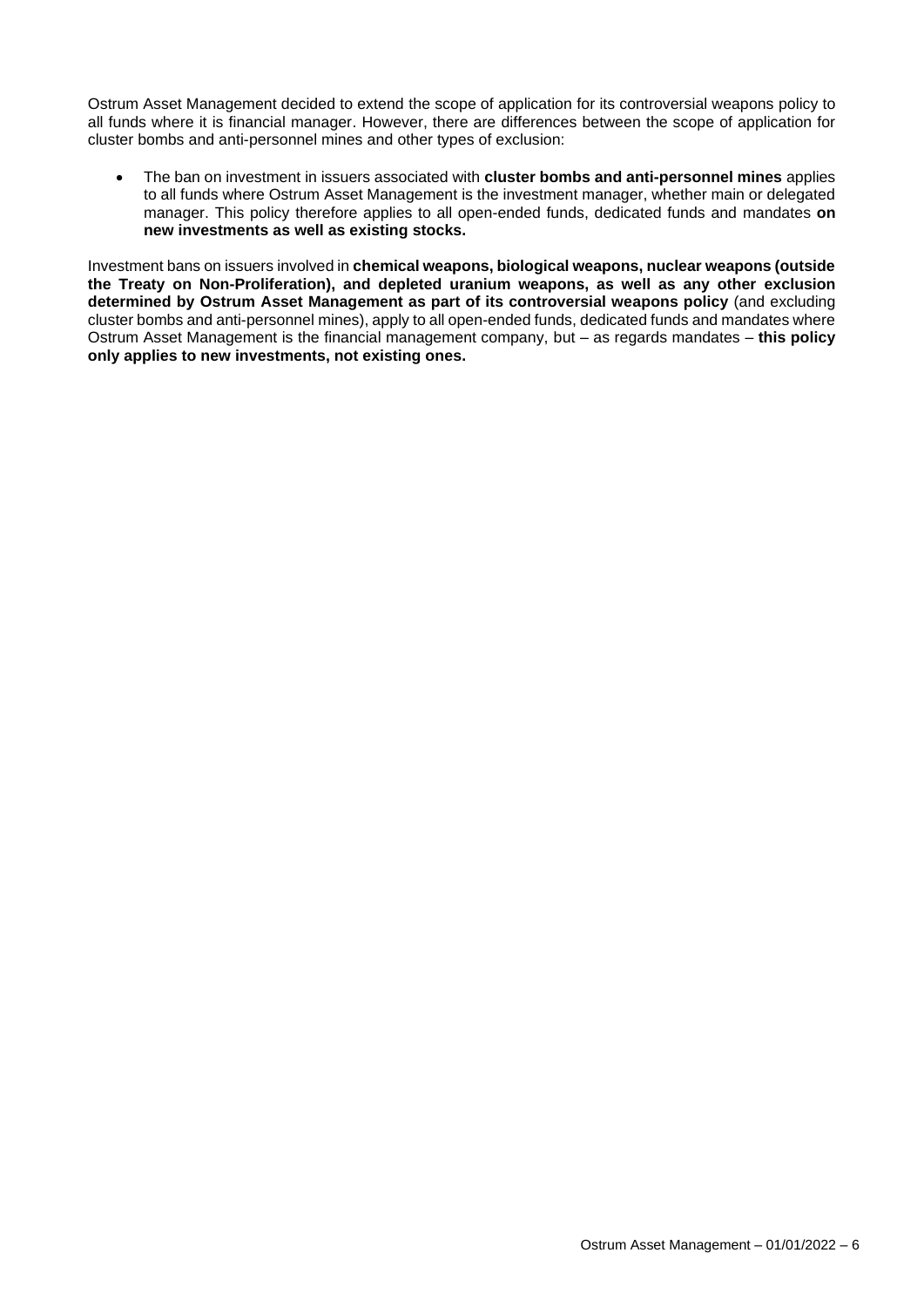## <span id="page-6-0"></span>8 3. DETAILED DESCRIPTION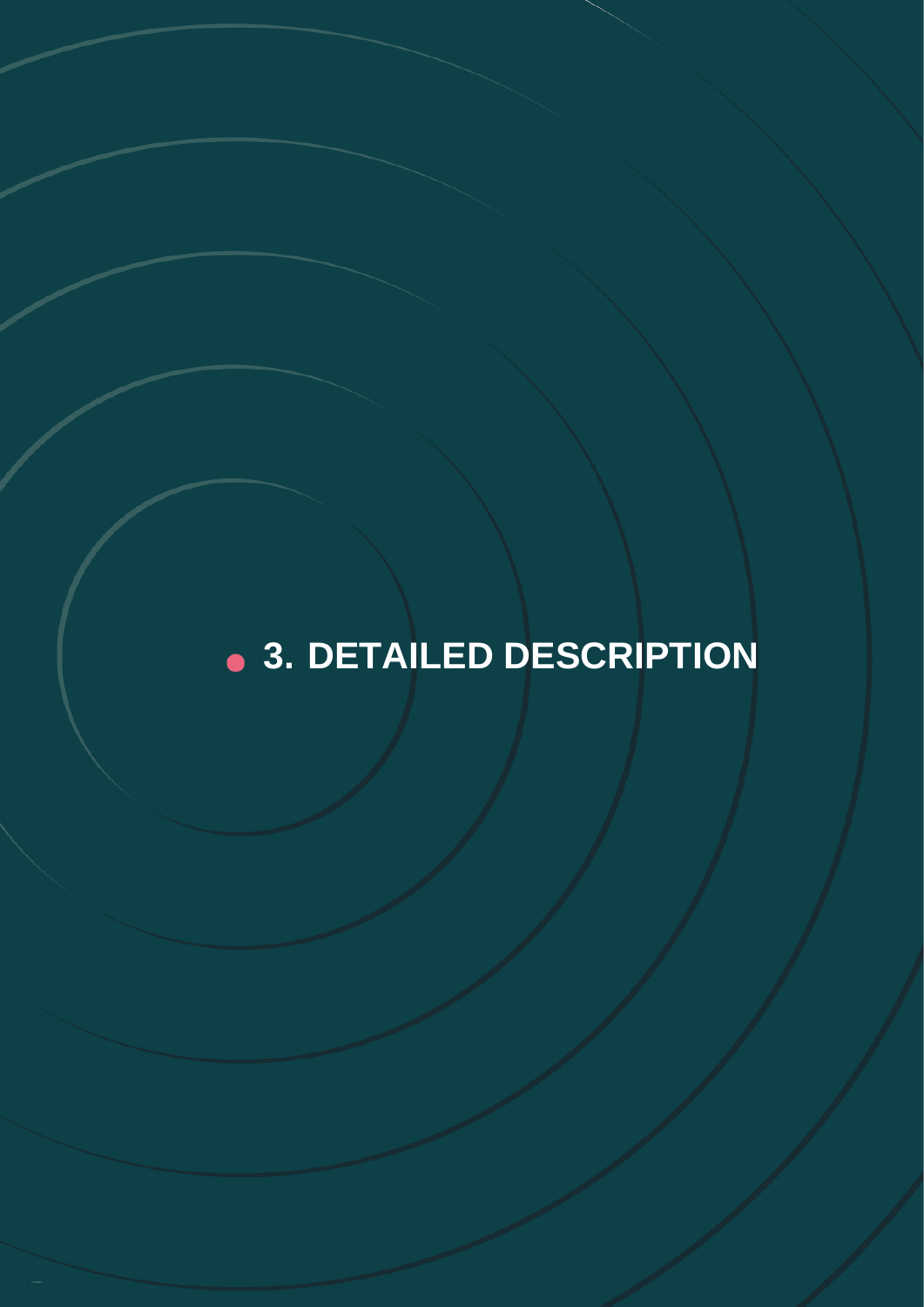Ostrum Asset Management excludes from all its portfolios companies involved in the use, development, production, sale, distribution, stockpiling or transport of the following weapons categories:

- **Anti-personnel mines;**
- **Cluster bombs;**
- **Chemical weapons;**
- **Biological weapons;**
- **Nuclear weapons (outside the framework set by the Treaty on Non-Proliferation);**
- **Depleted uranium weapons.**

These pledges comply with the Ottawa Treaty, the Oslo Convention, the Chemicals Weapon Convention, the Biological Weapons Convention, the Treaty on the Non-proliferation of Nuclear Weapons.

#### <span id="page-7-0"></span>**3.1. IDENTIFYING ISSUERS COVERED**

Ostrum Asset Management draws both on specialist non-financial data providers that ascertain controversies and on the expertise of its teams (analysts, portfolio managers and members of the ESG Strategy team), who are responsible for monitoring and updating the list of issuers identified by our sector and exclusion policies. Teams also check the quality of data provided by external providers where appropriate via a Controversial Weapons committee, which meets at least once per year.

Ostrum Asset Management also reserves the right to exclude issuers in the Defense sector or subcontractors from other sectors that are not covered in the examples mentioned above, when weapons they manufacture "are considered to cause unnecessary or unjustifiable suffering to combatants or to affect civilians indiscriminately", in line with the United Nations' principles. 1

In this event, Ostrum Asset Management will conduct its own investigations for its Controversial Weapons committee and engage directly with issuers to dialogue on the question where necessary.

#### <span id="page-7-1"></span>**3.2. ISSUERS COVERED**

All companies, listed or unlisted, which are proven to be involved in the use, development, production, sale, distribution, stockpiling or transport of anti-personnel mines or cluster bombs, chemical weapons, biological weapons, nuclear weapons (outside the Treaty on Non-Proliferation), depleted uranium weapons. Ostrum Asset Management defines issuer involved in weapons production as any manufacturers of finished weapons and companies producing crucial components specifically designed for these weapons.

#### <span id="page-7-2"></span>**3.3. UPDATING THE ISSUER LIST**

Ostrum Asset Management updates the list of issuers outlined in this policy at least one a year and as often as necessary in the event of a major incident on a controversial issuer for example.

The update takes on board the various analyses available and the results of our engagement initiatives with issuers.

<sup>1</sup> Convention on Prohibitions or Restrictions on the Use of Certain Conventional Weapons (1980)[. Available here](https://treaties.un.org/pages/ViewDetails.aspx?src=TREATY&mtdsg_no=XXVI-2&chapter=26&clang=_en)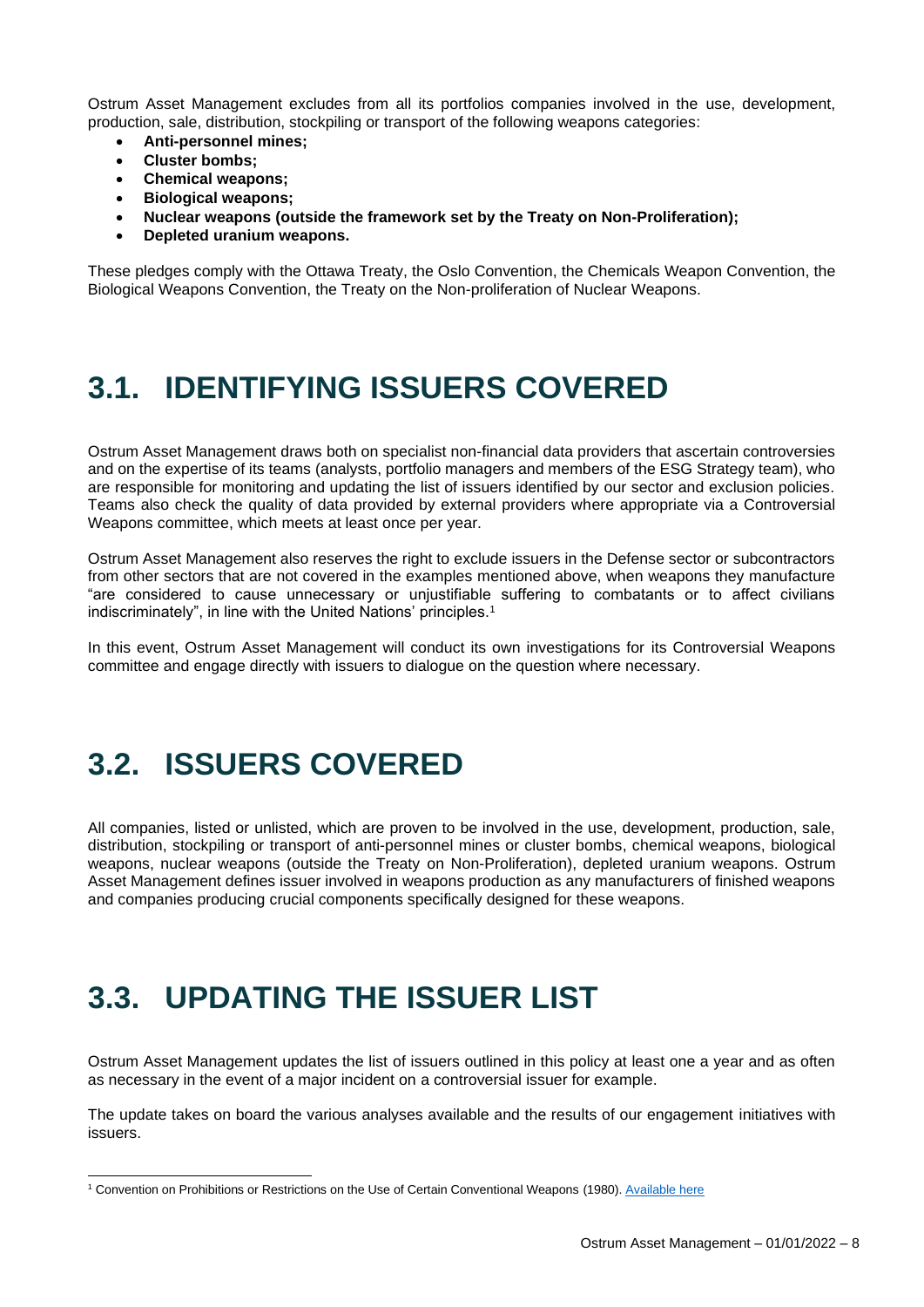The list of issuers is reviewed and confirmed by the Controversial Weapons Committee, which has a specific governance set-up, and comprises Defense sector specialists, Portfolio Management, ESG Strategy and representatives from Risk and Compliance.

### <span id="page-8-0"></span>**3.4. POLICY COMMUNICATION**

All parties involved are informed of the contents of the policy via various media:

- General information on sector and exclusion policies is published on the Ostrum Asset Management website<sup>2</sup>;
- Ostrum Asset Management's exclusion policies are distributed extensively by client services to clients of dedicated funds and mandates to confirm their application to these portfolios.

<sup>2</sup> <https://www.ostrum.com/en/our-csr-and-esg-publications>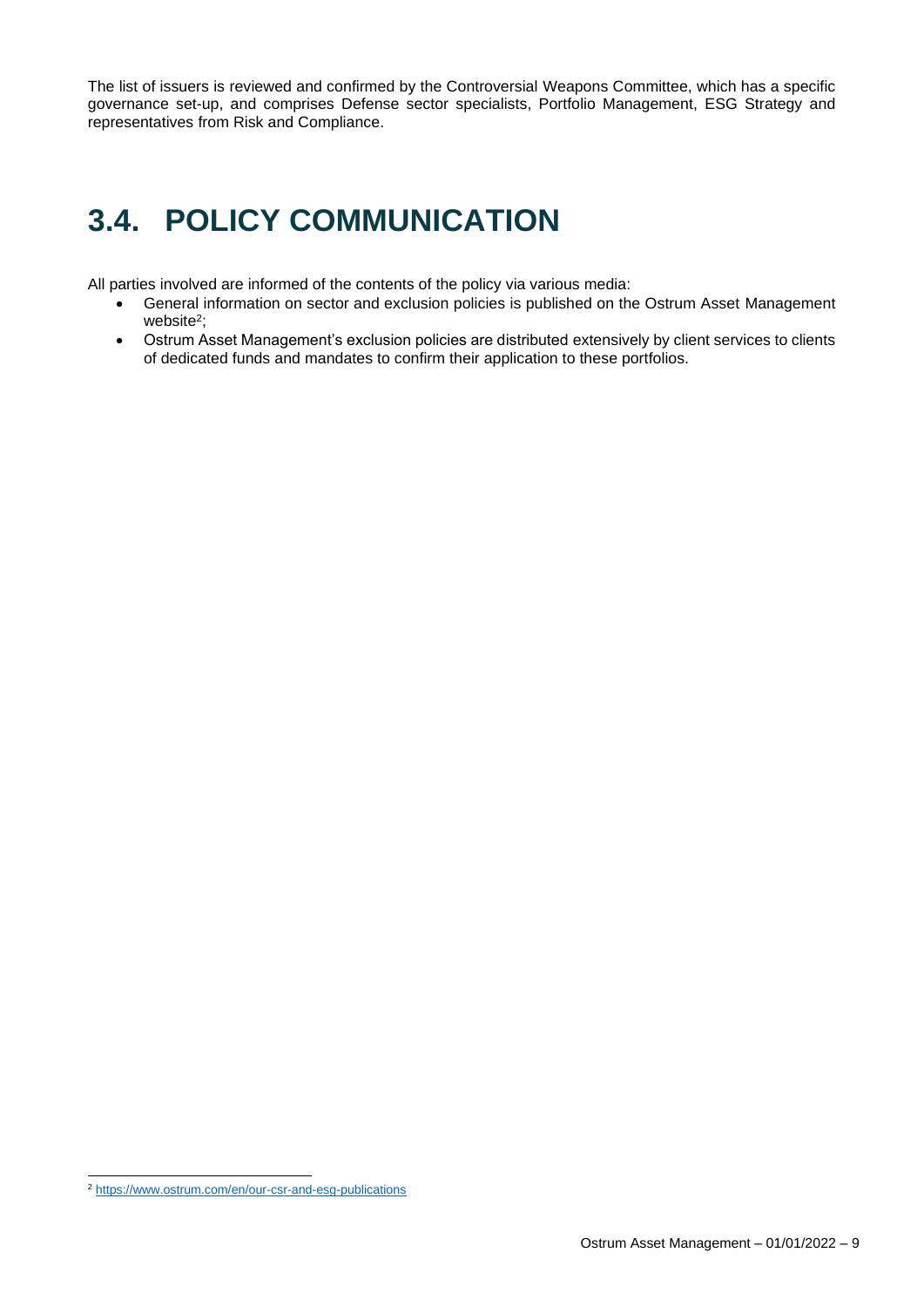<span id="page-9-0"></span>4. **LEGISLATIVE REFERENCES, BACKGROUND AND CHALLENGES**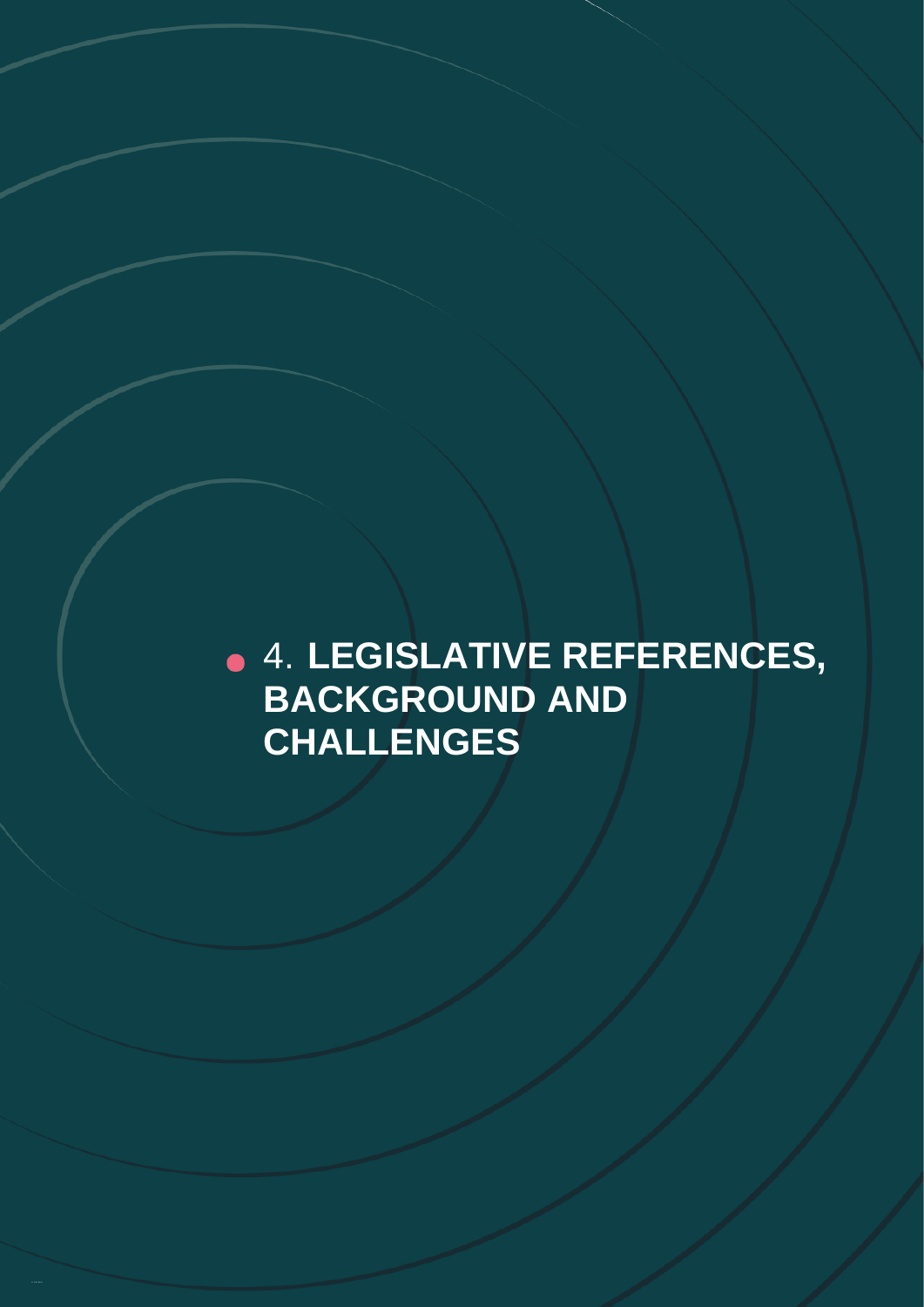Ostrum Asset Management refers to a set of international standards and legal references to define its exclusion categories and their scope of application.

**The Ottawa Treaty** (1999) and the **Oslo Convention** (2010) prohibit the production, use, stockpiling, sale and transfer of anti-personnel mines and cluster bombs.

These arms can affect those not involved in conflict:

- anti-personnel mines are triggered by the presence, proximity or contact of a person and are designed to incapacitate, injure or kill one or several people;
- cluster bombs are designed to scatter or let off explosive cluster munitions in all directions.

Financing can be viewed as an incentive to produce this type of weapon, and interpretation of the scope of prohibition may vary from one country to another. In France "any informed decision to provide direct or indirect financial support for the production or sale of cluster bombs would be considered as assistance, encouragement or incentive punishable under criminal law"<sup>3</sup>.

**The Chemicals Weapons Convention** (1993), officially known as the Convention on the Prohibition of the Development, Production, Stockpiling and Use of Chemical Weapons and on their Destruction (the Chemical Weapons Convention or CWC) is an international disarmament treaty.

In France, article L2342-60 of the French Defense Code<sup>4</sup>, bans and punishes obtaining financing to produce or use chemical weapons or ammunition.

**The Biological Weapons Convention** (1972), officially known as the Convention on the Prohibition of the Development, Production and Stockpiling of Bacteriological (Biological) and Toxin Weapons and on their Destruction.

Article L2341-2 of the French Defense Code<sup>5</sup> bans any financing to develop, manufacture, hold, store, transport, acquire, sell, import, export, or conduct trade or brokerage in microbiological agents, other biological agents and biological toxins, regardless of their origin and production method, and types and quantity not designed for prophylactic, protective or other peaceful purposes.

**The Treaty on the Non-Proliferation of Nuclear Weapons** (1968) is built on three commitments: (1) disarmament; (2) nuclear non-proliferation. Nuclear-weapon States pledge not to transfer nuclear weapons to third parties. Non-nuclear States commit not to acquire weapons and to place their nuclear installations under the IAEA safeguard system; (3) peaceful use of nuclear energy and nuclear applications.

<sup>3</sup> Act No. 2010-819 of 20 July 2010

<sup>4</sup> Article L2342-60, Defense Code

<sup>5</sup> Article L2341-2, Defense Code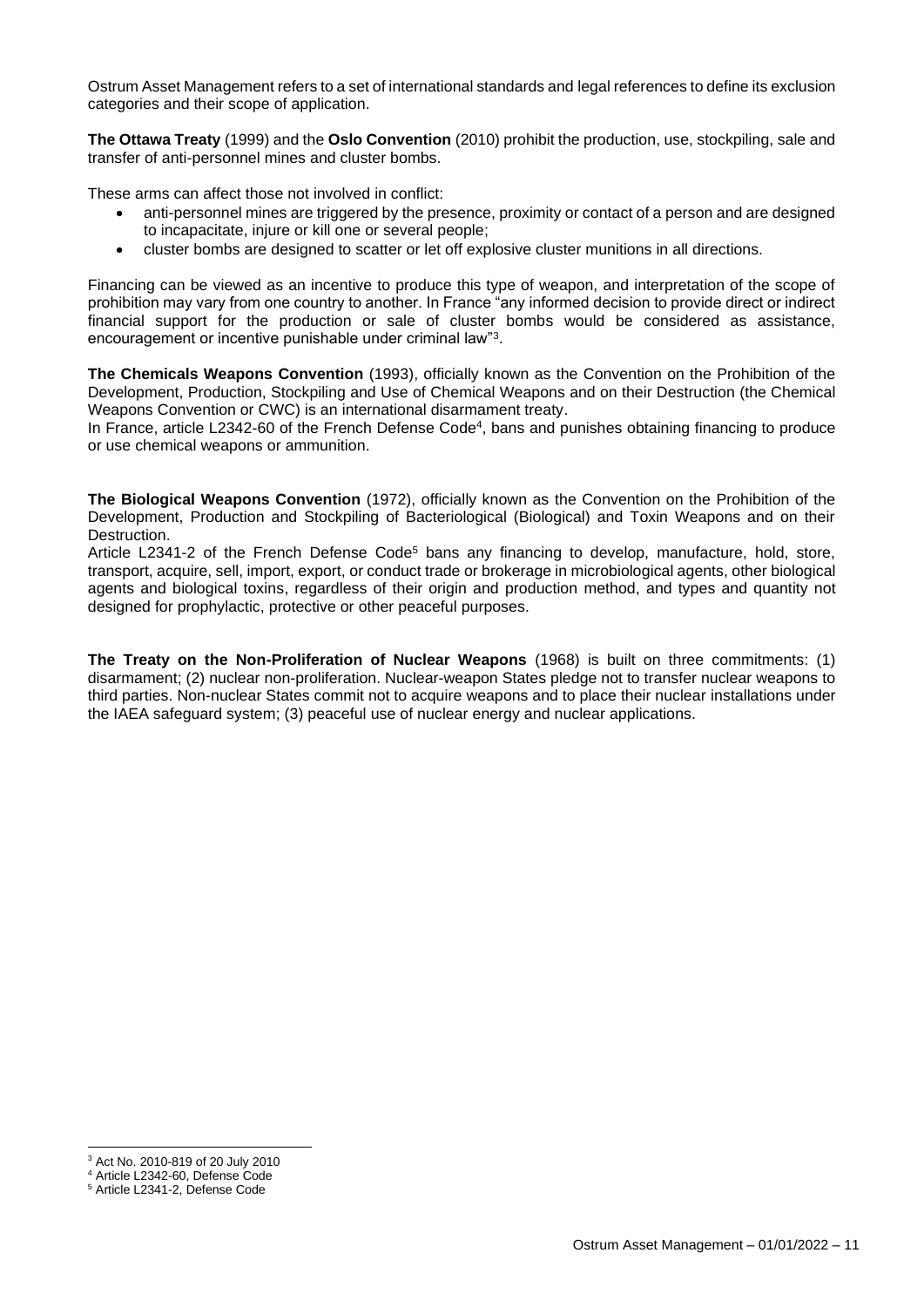#### **ADDITIONAL NOTES**

Asset management company regulated by AMF under n° GP-18000014 – Limited company with a share capital of 48 518 602 €. Trade register n°525 192 753 Paris – VAT: FR 93 525 192 753 – Registered Office: 43, avenue Pierre Mendès-France, 75013 Paris – www.ostrum.com

This document is intended for professional clients in accordance with MIFID. It may not be used for any purpose other than that for which it was conceived and may not be copied, distributed or communicated to third parties, in part or in whole, without the prior written authorization of Ostrum Asset Management.

None of the information contained in this document should be interpreted as having any contractual value. This document is produced purely for the purposes of providing indicative information. This document consists of a presentation created and prepared by Ostrum Asset Management based on sources it considers to be reliable. Ostrum Asset Management reserves the right to modify the information presented in this document at any time without notice, and in particular anything relating to the description of the investment process, which under no circumstances constitutes a commitment from Ostrum Asset Management. Ostrum Asset Management will not be held responsible for any decision taken or not taken on the basis of the information contained in this document, nor in the use that a third party might make of the information.

Figures mentioned refer to previous years. Past performance does not guarantee future results. Any reference to a ranking, a rating or an award provides no guarantee for future performance and is not constant over time. Reference to a ranking and/or an award does not indicate the future performance of the UCITS/AIF or the fund manager.

Under Ostrum Asset Management's social responsibility policy, and in accordance with the treaties signed by the French government, the funds directly managed by Ostrum Asset Management do not invest in any company that manufactures, sells or stocks anti-personnel mines and cluster bombs.